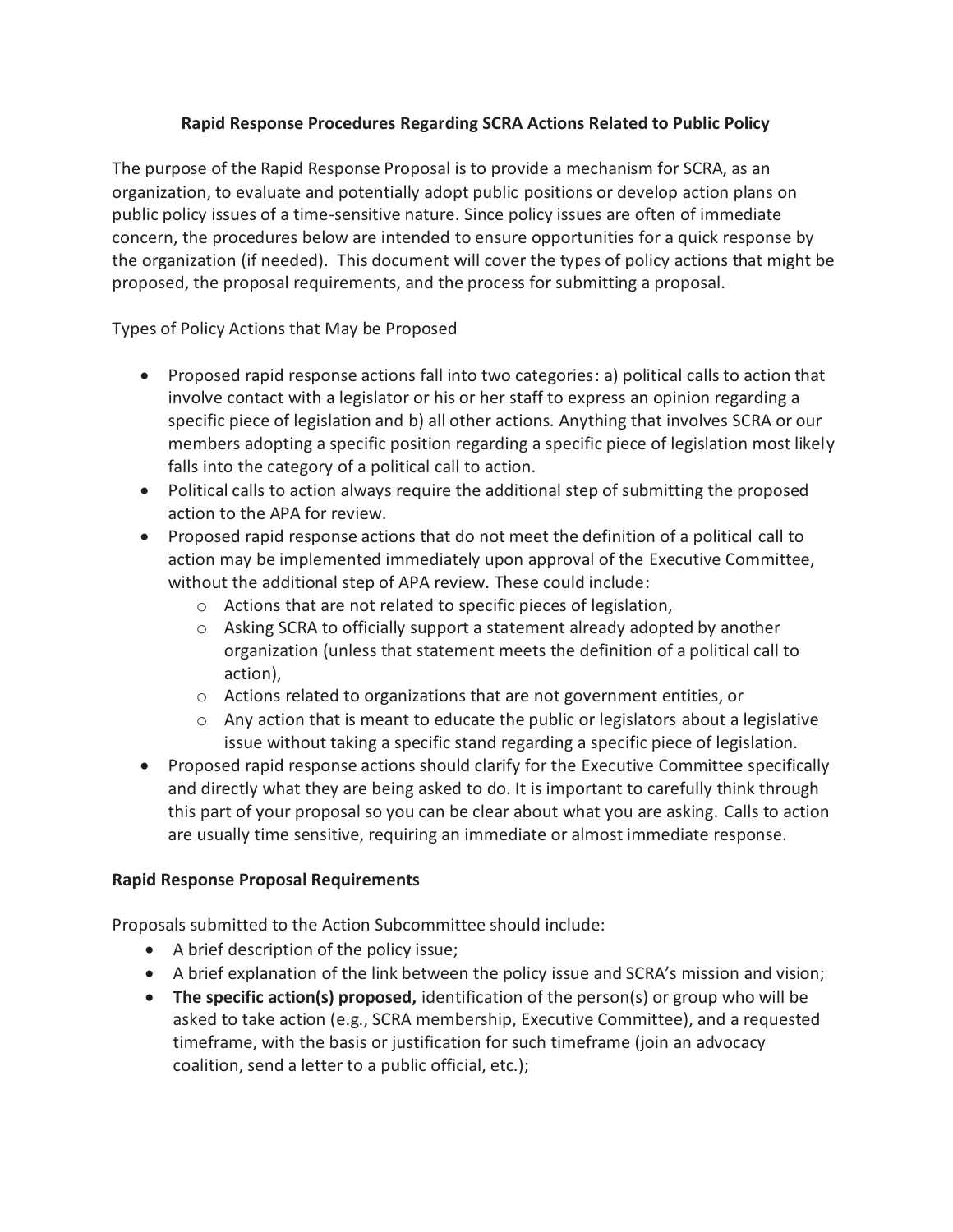- Any available web links to information regarding the policy and the people or organizations involved, or relevant data regarding the issue including any available position papers;
- Arguments offered in opposition to the position recommended for SCRA, including policy statements from others, data, and a list of opponents.
- See the Rapid Response Action section on SCRA27.org for examples: http://www.scra27.org/what-we-do/policy/rapid-response-actions/.

## **Rapid Response Submission and Approval Process**

The purpose of this process is to provide a mechanism for SCRA as an organization to provide a quick evaluation and response regarding public stances or action plans on public policy issues of a time sensitive nature.

- 1. Only the SCRA Executive Committee (EC) has the authority to endorse an action or officially adopt a policy stance.
- 2. Any SCRA member may generate a proposal regarding a policy stance that they think should be adopted by the organization.
- 3. SCRA members must submit proposals to the Public Policy Committee Chair in writing. Proposals will be distributed (with proposer's name redacted) via the policy committee listserv to inform the Policy Committee membership of the proposal (at that time, Policy Committee members can communicate their views to the Chair). At the same time, the proposal will be distributed to the Public Policy Action Subcommittee (hereafter referred to as the Action Subcommittee) for a formalized review.
- 4. Three to five members of the Public Policy Committee will be designated the Action Subcommittee and will be charged with reviewing proposals.
	- a. Where the Public Policy Chair or Subcommittee member(s) perceive either a conflict of interest or appearance of a conflict of interest with a particular request, a Subcommittee member may be self-excused or excused by the Chair from the proposal review.
	- b. The Subcommittee must fully review all facts contained in the proposal prior to submission to the SCRA President.
	- c. If the policy issue is specific to a particular country then the proposal should have the support of SCRA members who are citizens of that country.
- 5. The Action Subcommittee will vote to determine if the proposal should be submitted to the SCRA President.
	- a. While the Action Subcommittee will strive for consensus, in the event of a tie, the Policy Committee Chair shall cast the deciding vote.
- 6. It should be noted that proposals that include political calls for action (e.g., support for a specific piece of legislation or related political action) must be reviewed by and receive prior approval from APA.
- 7. Within 48 hours from the receipt of a proposal, the Action Subcommittee will review the proposal and send a recommendation to the SCRA President regarding recommended